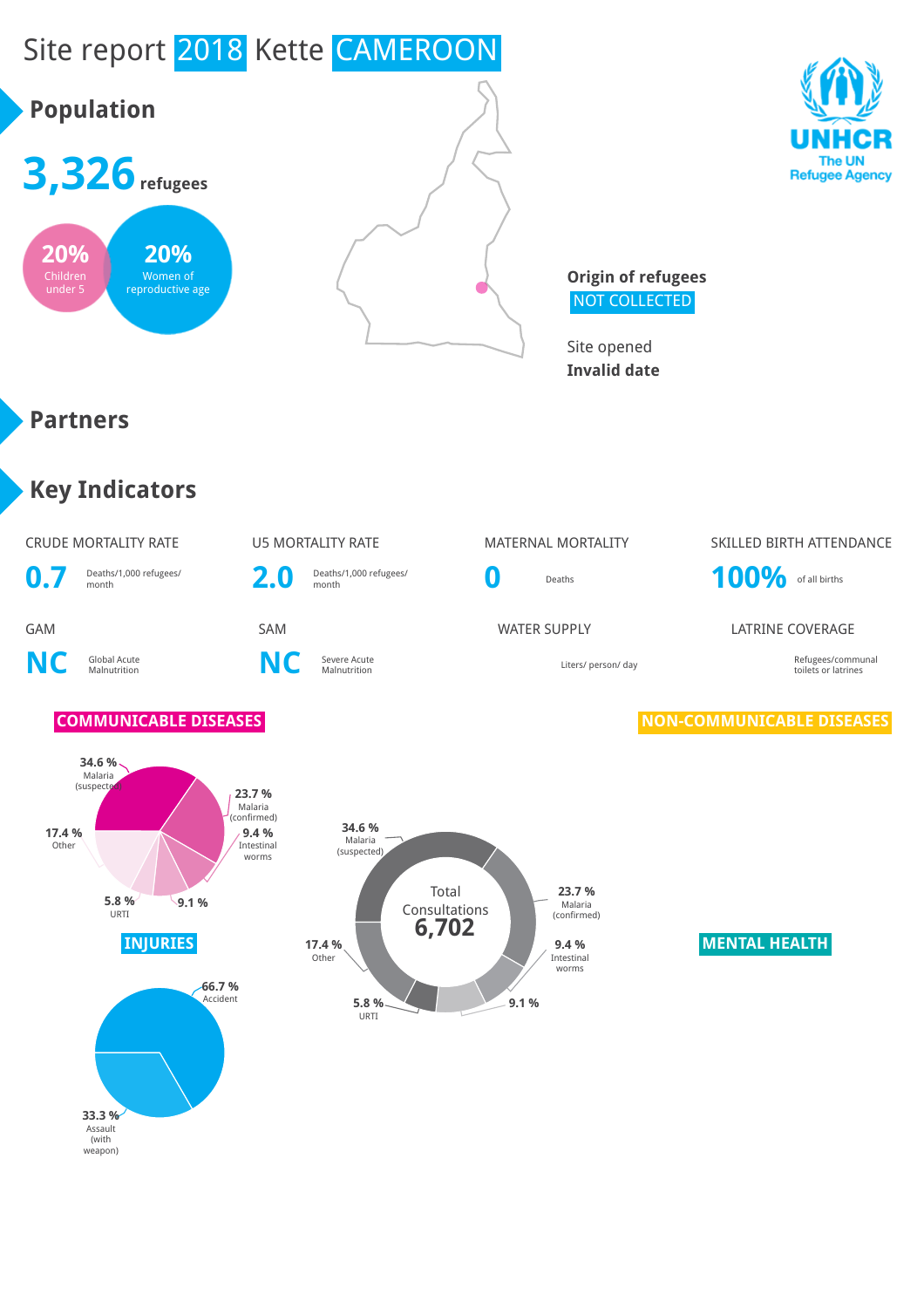### **Public Health**

| <b>HEALTH STAFFING</b>                                      | <b>INDICATOR</b> | <b>STANDARD</b> |           | <b>MORBIDITY</b>                                 | <b>INDICATOR</b> | <b>STANDARD</b> |   |
|-------------------------------------------------------------|------------------|-----------------|-----------|--------------------------------------------------|------------------|-----------------|---|
| Number of medical doctors                                   |                  | 1: 50,000       | $\bullet$ | Incidence of malaria among children under        | 107              |                 |   |
| Number of qualified nurses                                  |                  | $1:$ < 10,000   | $\bullet$ | Incidence of watery diarrhoea among              | 3                |                 |   |
| Number of community health workers                          |                  | 1:1,000         | $\bullet$ | children under 5                                 |                  |                 |   |
| <b>ACCESS AND UTILIZATION</b>                               | <b>INDICATOR</b> | <b>STANDARD</b> |           | Incidence of pneumonia among children<br>under 5 |                  |                 |   |
| Consultations per trained clinician per day                 | 19               | < 50            | ◎         | Incidence of pneumonia among over 5              |                  |                 |   |
| Health utilisation rate (new visits / refugee /             | 1.0              | $1 - 4$         | ◙         | Tuberculosis success rate                        |                  |                 |   |
| year)<br>Proportion of host population consultations        | 20%              |                 |           | Were any MDR/X-TB cases diagnosed among<br>PoCs? |                  | <b>No</b>       |   |
| <b>MORTALITY</b>                                            | <b>INDICATOR</b> | <b>STANDARD</b> |           | <b>VACCINATION</b>                               | <b>INDICATOR</b> | <b>STANDARD</b> |   |
| <b>Crude Mortality Rate</b><br>(CMR) (/1000/month)          | 0.7              | < 0.75          | Ø         | Full vaccination coverage                        | 44%              | < 95%           | € |
| <b>Under-five Mortality Rate</b><br>(U5MR) (/1000/month)    | 2.0              | $< 1.5$         | ☺         | Measles vaccination coverage                     | 44%              | < 95%           | Ø |
| <b>Infant Mortality Rate</b><br>(IMR) (/1000 livebirths)    | 125.0            | $30$            | Ø         | Source of vaccination data                       |                  |                 |   |
| <b>Neonatal Mortality Rate</b><br>(NNMR) (/1000 livebirths) | 125              | < 20            | 0         | IN-PATIENT DEPARTMENT (IPD)                      | <b>INDICATOR</b> | <b>STANDARD</b> |   |
| <b>OUTBREAK ALERT AND RESPONSE</b>                          | <b>INDICATOR</b> | <b>STANDARD</b> |           | Average length of stay (days)                    | 5.4              |                 |   |
| Proportion of outbreaks investigated within 48<br>hours     |                  | 100%            |           | Case fatality rate                               | 0.0              |                 |   |
| Number of outbreaks reported                                | 0                |                 |           | Hospitalisation rate                             | 210.8            | $50 - 150$      |   |

### **Reproductive Health**

| <b>ANTENATAL CARE</b>                                                                     | <b>INDICATOR</b> | <b>STANDARD</b> |   | <b>FAMILY PLANNING</b>                                                      | <b>INDICATOR</b> | <b>STANDARD</b> |   |
|-------------------------------------------------------------------------------------------|------------------|-----------------|---|-----------------------------------------------------------------------------|------------------|-----------------|---|
| Antenatal care coverage                                                                   | 56%              | > 90%           | ⋒ | Contraceptive prevalence rate                                               | 12%              | $\geq 30\%$     | ⊠ |
| Coverage of antenatal tetanus vaccination                                                 | 55%              | >95%            | Ω | Source of contraceptive prevalence data                                     |                  |                 |   |
| <b>DELIVERY CARE</b>                                                                      | <b>INDICATOR</b> | <b>STANDARD</b> |   | SEXUAL AND GENDER-BASED VIOLENCE (SGBV)                                     | <b>INDICATOR</b> | <b>STANDARD</b> |   |
| Proportion of births attended by skilled<br>personnel                                     | 100%             | $\geq 90\%$     | Ø | Total number of reported rapes                                              | O                |                 |   |
| Proportion of births conducted by caesarean<br>section                                    | 9%               | $5 - 15%$       |   | Proportion of eligible rape survivors provided<br>with PEP within 72 hours  |                  | 100%            |   |
| Proportion of newborn infants with low birth<br>weight (<2500 gs) (weighed within 72 hrs) | 26%              | < 15%           |   | Proportion of eligible rape survivors provided<br>with ECP within 120 hours |                  | 100%            |   |
| Proportion of teenage pregnancies                                                         | 8%               |                 |   | SEXUALLY TRANSMITTED INFECTIONS (STIS)                                      | <b>INDICATOR</b> | <b>STANDARD</b> |   |
| Still birth rate (/1000 total births / month)                                             | 14               |                 |   | Number of genital ulcer diseases                                            |                  |                 |   |
| Number of maternal deaths                                                                 | 0                |                 |   | Number of Pelvic Inflammatory diseases                                      | 23               |                 |   |
| Proportion of maternal deaths investigated<br>within 48 hours                             | 100%             | 100%            |   |                                                                             |                  |                 |   |